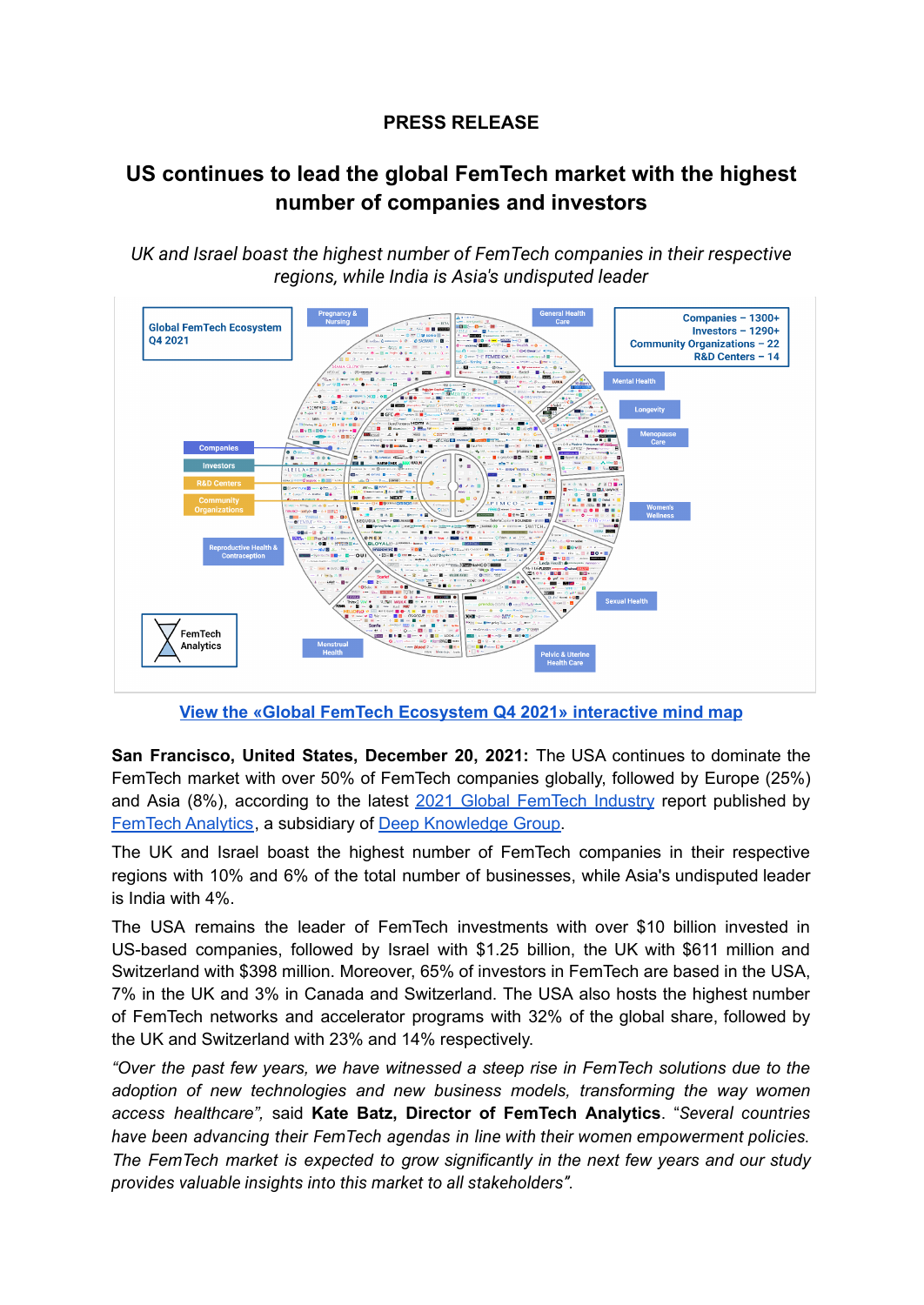Based on the analysis of over 1,300 FemTech companies, 1,290 investors, 14 R&D centres and 22 community organisations worldwide, the 2021 Global FemTech report showcases market trends, innovations, growth opportunities and investment prospects of a rapidly growing industry. It also includes interviews with FemTech leaders, a list of the top 150 FemTech influencers and case studies of prominent FemTech companies.

According to the report, the total market capitalization of 28 publicly traded FemTech companies accounted for almost \$70 billion as of December 2021 with Pregnancy and Nursing as the largest subsector taking 68% of the total market.

In addition to the key drivers of market growth, the report reveals a growing interest from VCs and angel investors in FemTech, an increasing demand for reproductive health products and services as well as normalisation of the conversation around women's health.

Nonetheless, the level of investments in FemTech remains low as highlighted by FemTech Analytics' 2021 Global [FemTech](https://www.femtech.health/femtech-overview-q4-2021) Survey published in October 2021.